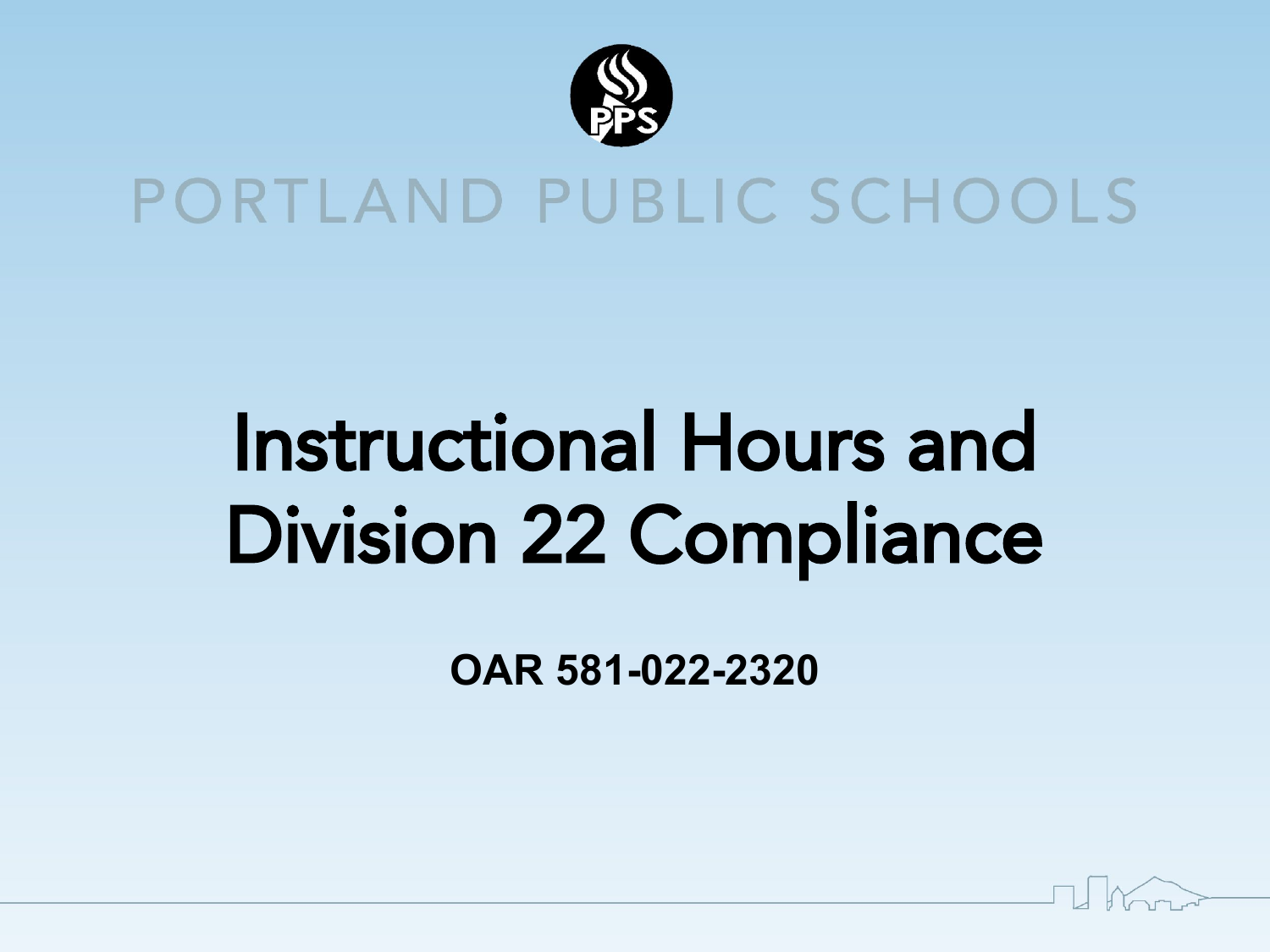

#### PORTLAND PUBLIC SCHOOLS Background

- 2011 Implemented the 8 period schedule at all comprehensive schools.
- 2013 Parent Coalition Complaint
- 2014 ODE found only 51% of high school students taking a full day of classes
- 2015 State Board Enacted new instructional hours requirements

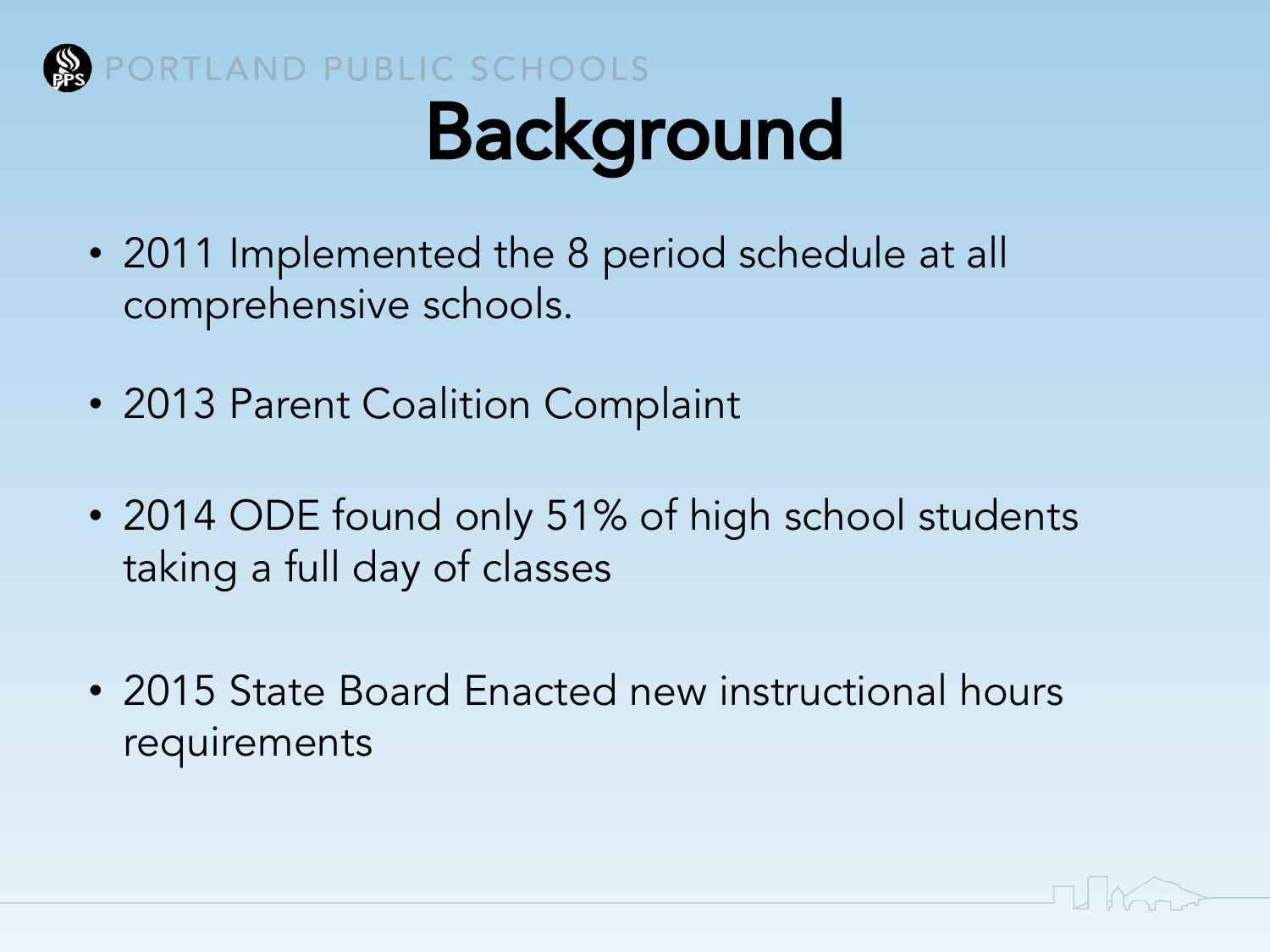#### 4-Year Cohort Graduation Rate

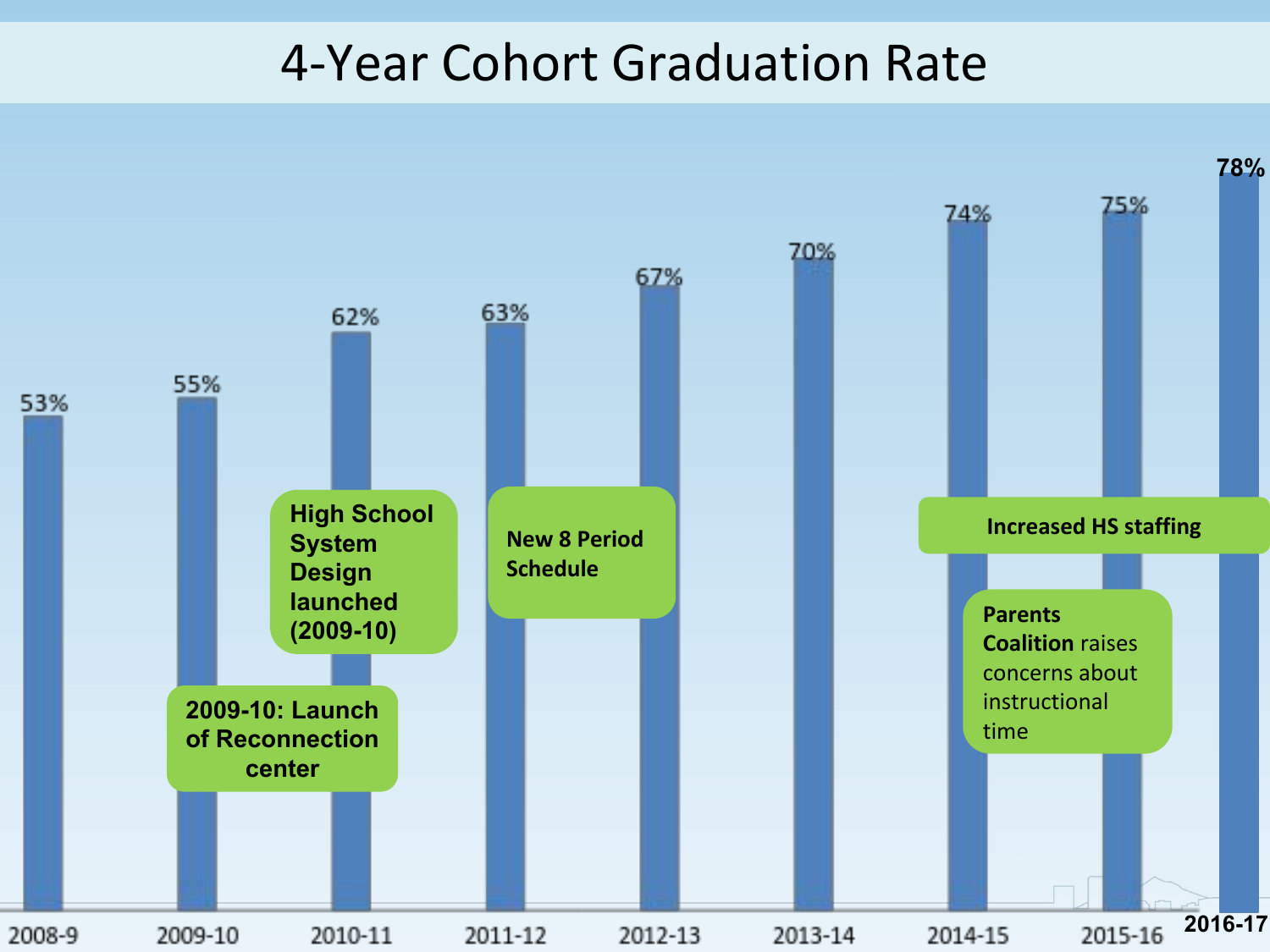

#### **PORTLAND PUBLIC SCHOOLS** Requirements of 581-022-2320

| Year    | <b>Requirement</b>                                                                                                                                                                  |
|---------|-------------------------------------------------------------------------------------------------------------------------------------------------------------------------------------|
| 2015-16 | 80% of students in the district must be scheduled to receive<br>annually the minimum hours of instructional time                                                                    |
| 2016-17 | 85% of students in the district must be scheduled to receive<br>annually the minimum hours of instructional time                                                                    |
| 2017-18 | 90% of students in the district must be scheduled to receive<br>annually the minimum hours of instructional time                                                                    |
| 2018-19 | 92% of students in the district and 80% of all students at each<br>school operated by the district must be scheduled to receive<br>annually the minimum hours of instructional time |

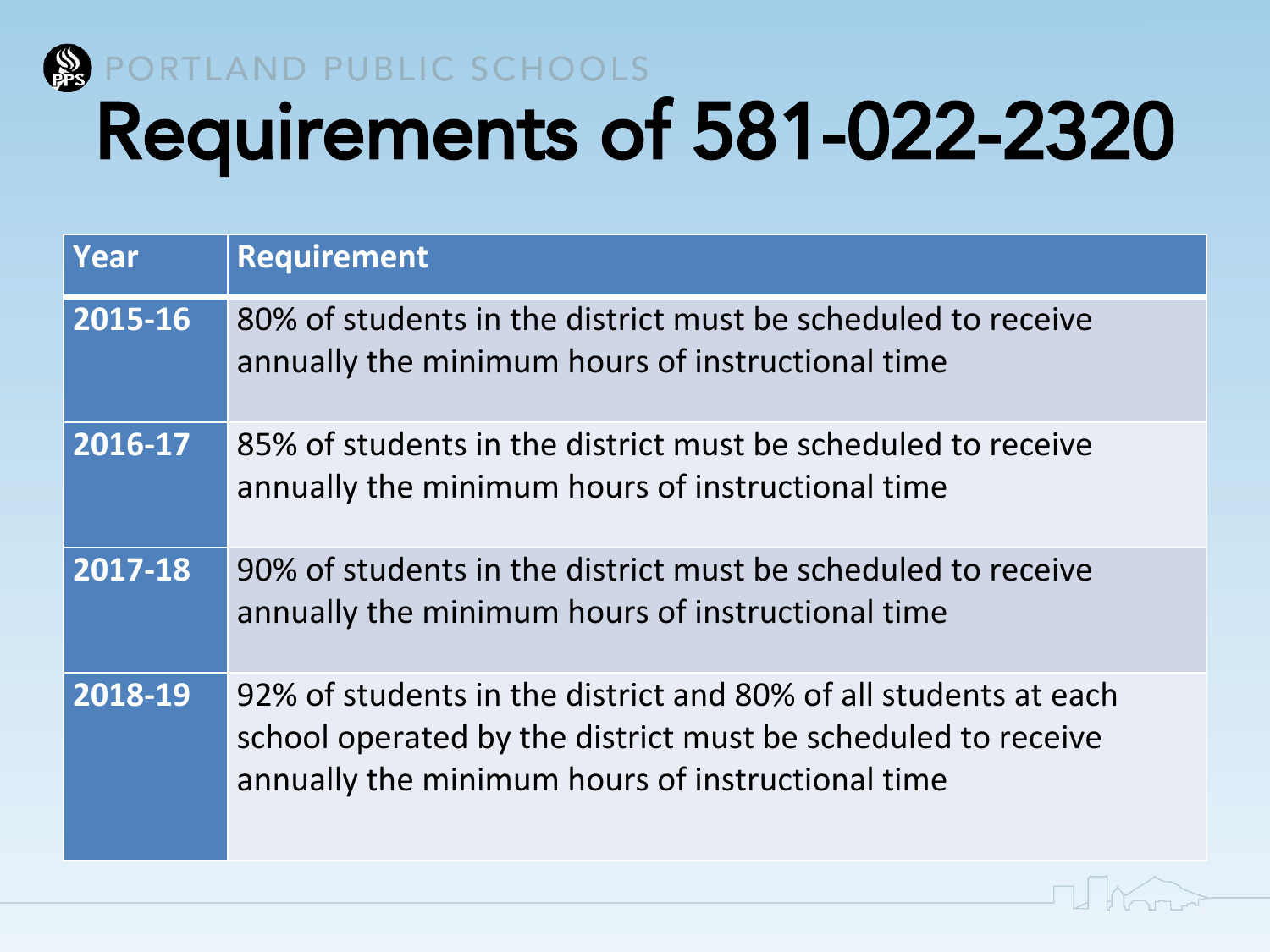

#### ORTLAND PUBLIC SCHOOLS Policies and Next Steps

- Enact an AD requiring all 9<sup>th</sup>-11<sup>th</sup> graders enroll in a full schedule.
- High schools forecasted for this provision for the 2018-19 school year.
- Students are able to opt out with parental, counselor, and administrator approval, only if on track to graduate.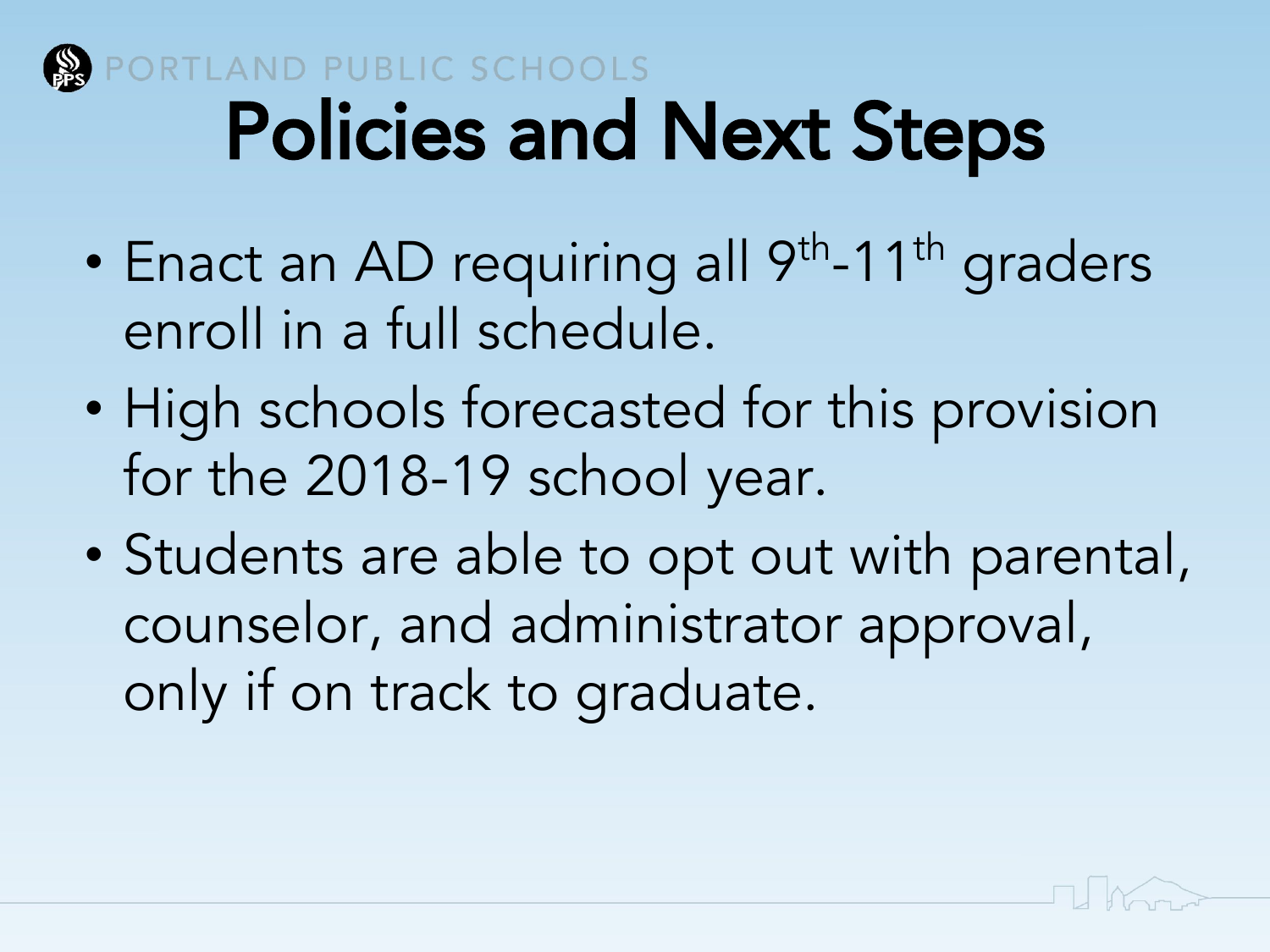

# **BPORTLAND PUBLIC SCHOOLS**

|               |            |                | % of 2017-18 Students |
|---------------|------------|----------------|-----------------------|
| School        |            |                | that are Full-Time    |
| <b>Benson</b> |            |                | 67%                   |
| Cleveland     |            |                | 69%                   |
| Franklin      | Does not   |                | 79%                   |
| Grant         | <b>PCC</b> | include PCC at | 72%                   |
| Jefferson     |            |                | 72%                   |
| Lincoln       |            |                | 68%                   |
| Madison       |            |                | 82%                   |
| Roosevelt     |            |                | 84%                   |
| Wilson        |            |                | 67%                   |
| Summary       |            |                | 73%                   |



 $\Box$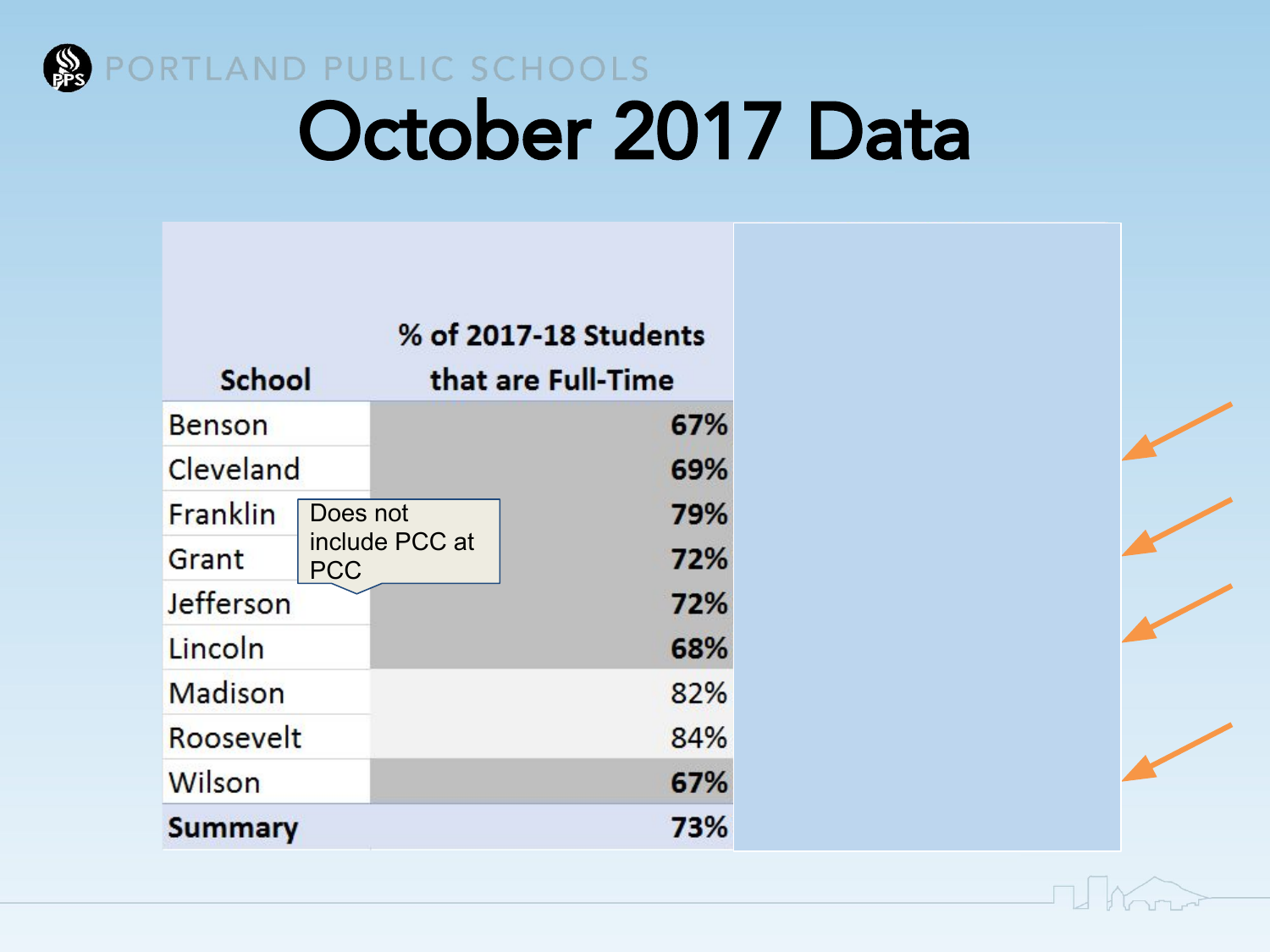

### **PORTLAND PUBLIC SCHOOLS**

# Implications

- AD should result in us reaching roughly 80% of students taking a full load at each high school
- Some students do not want to take 8 classes as juniors
	- Even off track students may have legitimate reasons for not taking a full load.
- Students can earn up to 32 credits in 4 years.

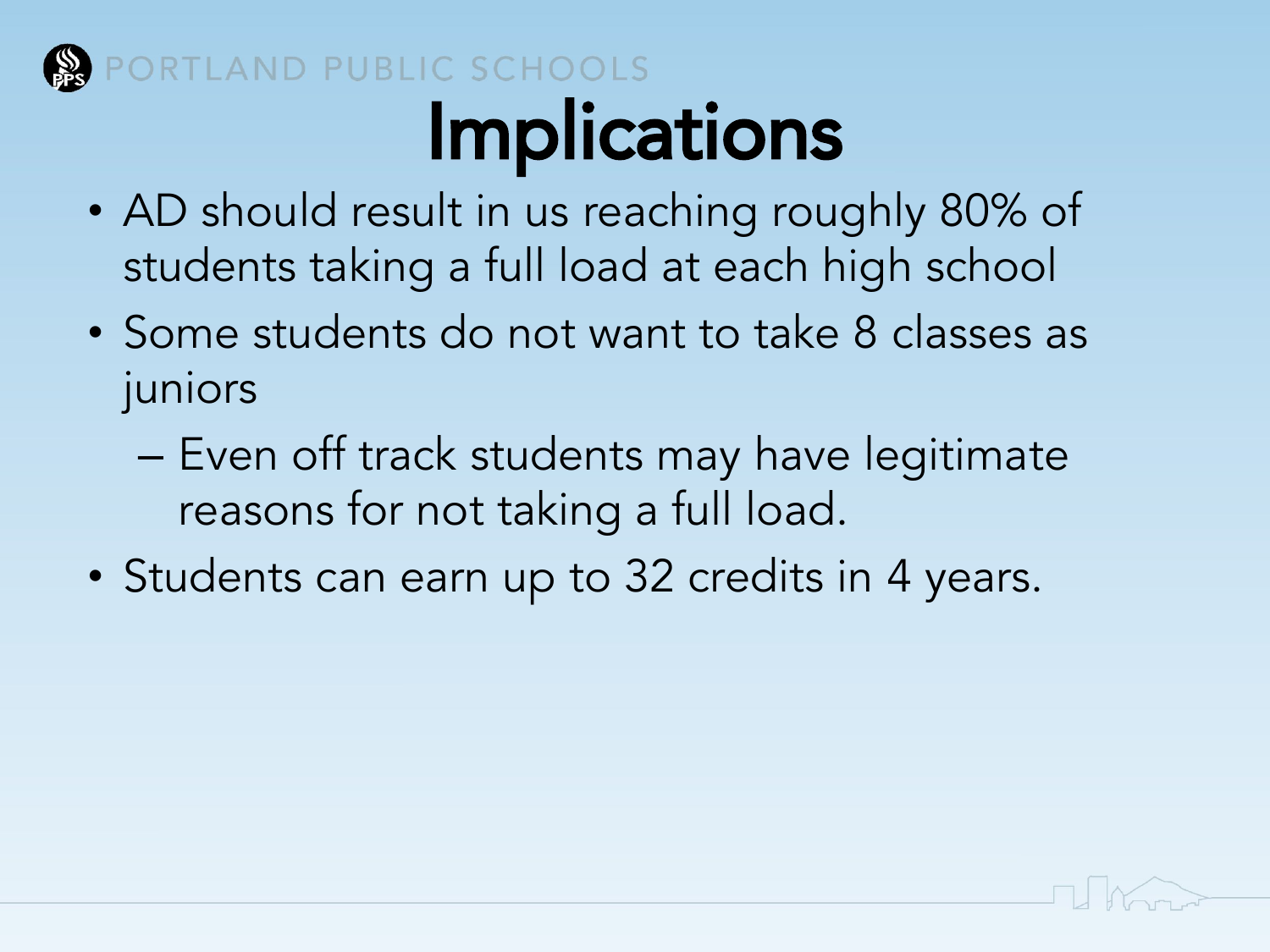

#### **PORTLAND PUBLIC SCHOOLS** State Proposed Exemptions

- 1. Seniors who have met graduation requirements.
- 2. Seniors who are on track for graduation
- 3. Students taking accelerated coursework (AP, IB, Dual Credit)
- 4. Alternative Schools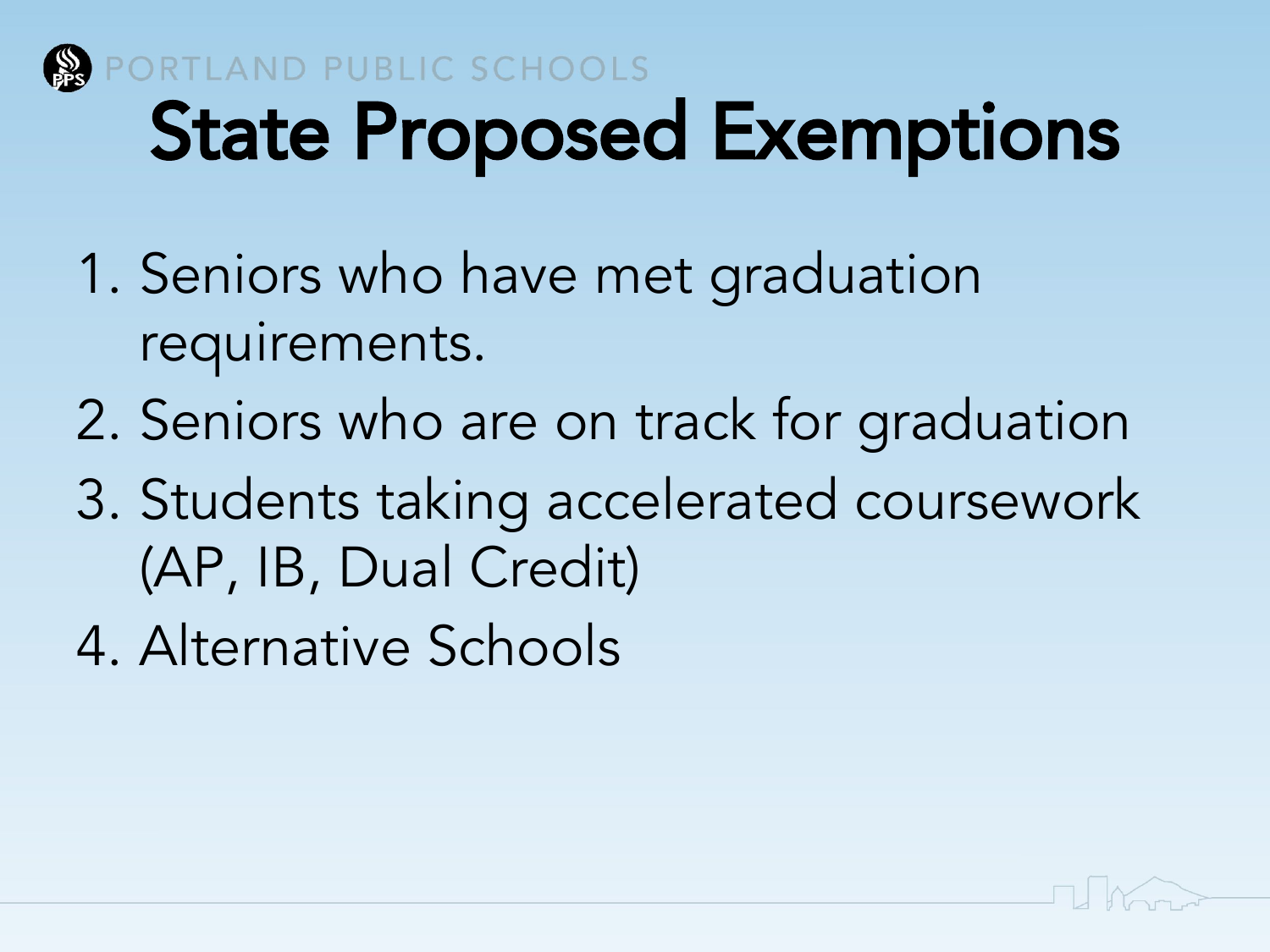

#### TLAND PUBLIC SCHOOLS Recommendation

#### As per Staff Report on Instructional Time, we recommend you approval all exemptions

• Allows schools, counselors, and families to select the high school schedule for their students to ensure on time graduation and makes sense.

Has the support of all HS Administrators

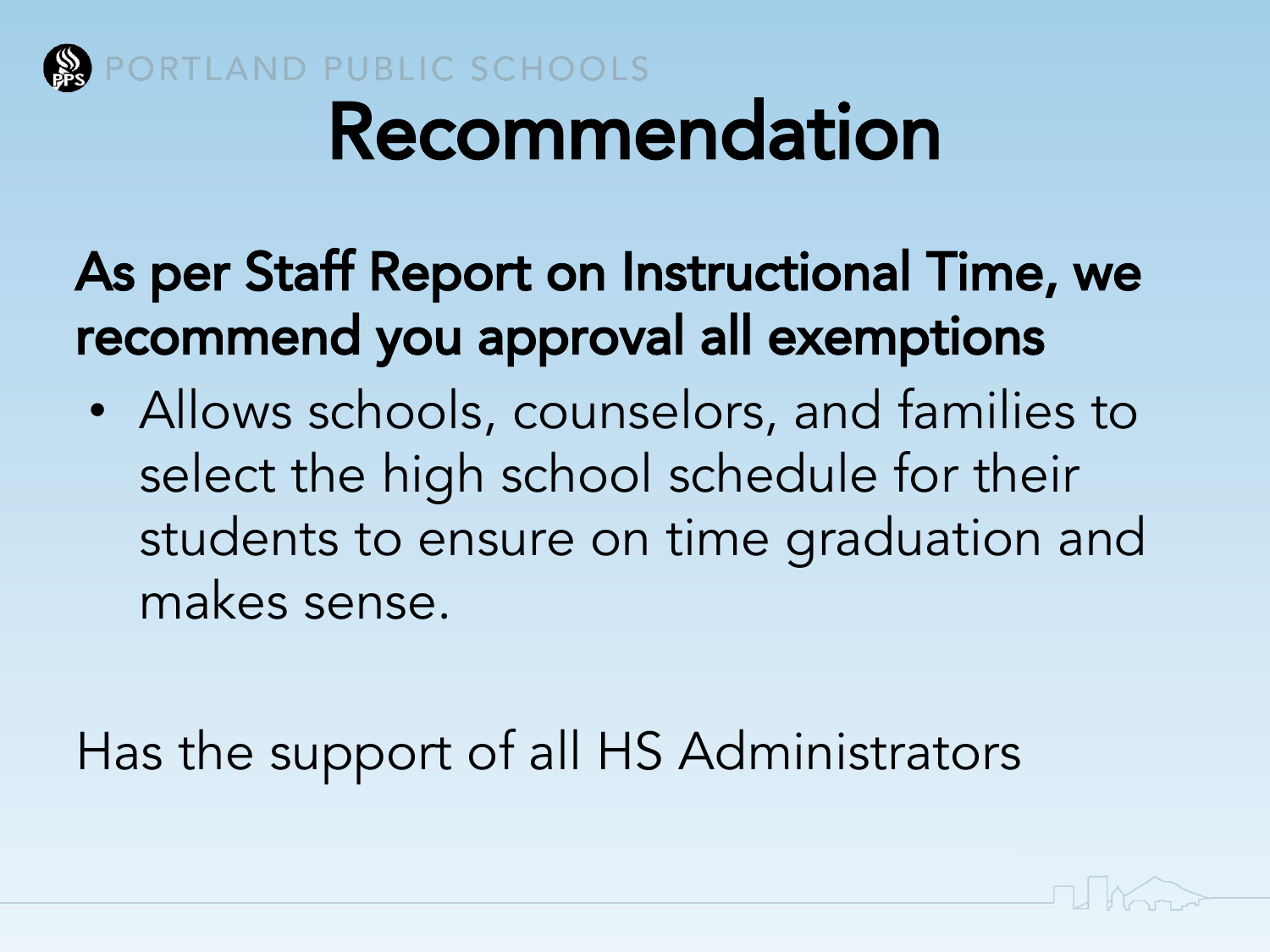

#### PORTLAND PUBLIC SCHOOLS

|                  | 2017-18 Percent of Students Scheduled Full-Time |                       |  |
|------------------|-------------------------------------------------|-----------------------|--|
|                  |                                                 |                       |  |
| School           | <b>Without Any Exemptions</b>                   | <b>All Exemptions</b> |  |
| <b>Benson</b>    | 67%                                             | 82%                   |  |
| Cleveland        | 69%                                             | 97%                   |  |
| Franklin         | 79%                                             | 93%                   |  |
| Grant            | 72%                                             | 89%                   |  |
| <b>Jefferson</b> | (without PCC) 72%                               | 85%                   |  |
| Lincoln          | 68%                                             | 91%                   |  |
| Madison          | 82%                                             | 95%                   |  |
| Roosevelt        | 84%                                             | 94%                   |  |
| Wilson           | 67%                                             | 86%                   |  |
| <b>Total</b>     | 73%                                             | 90%                   |  |

 $\Box$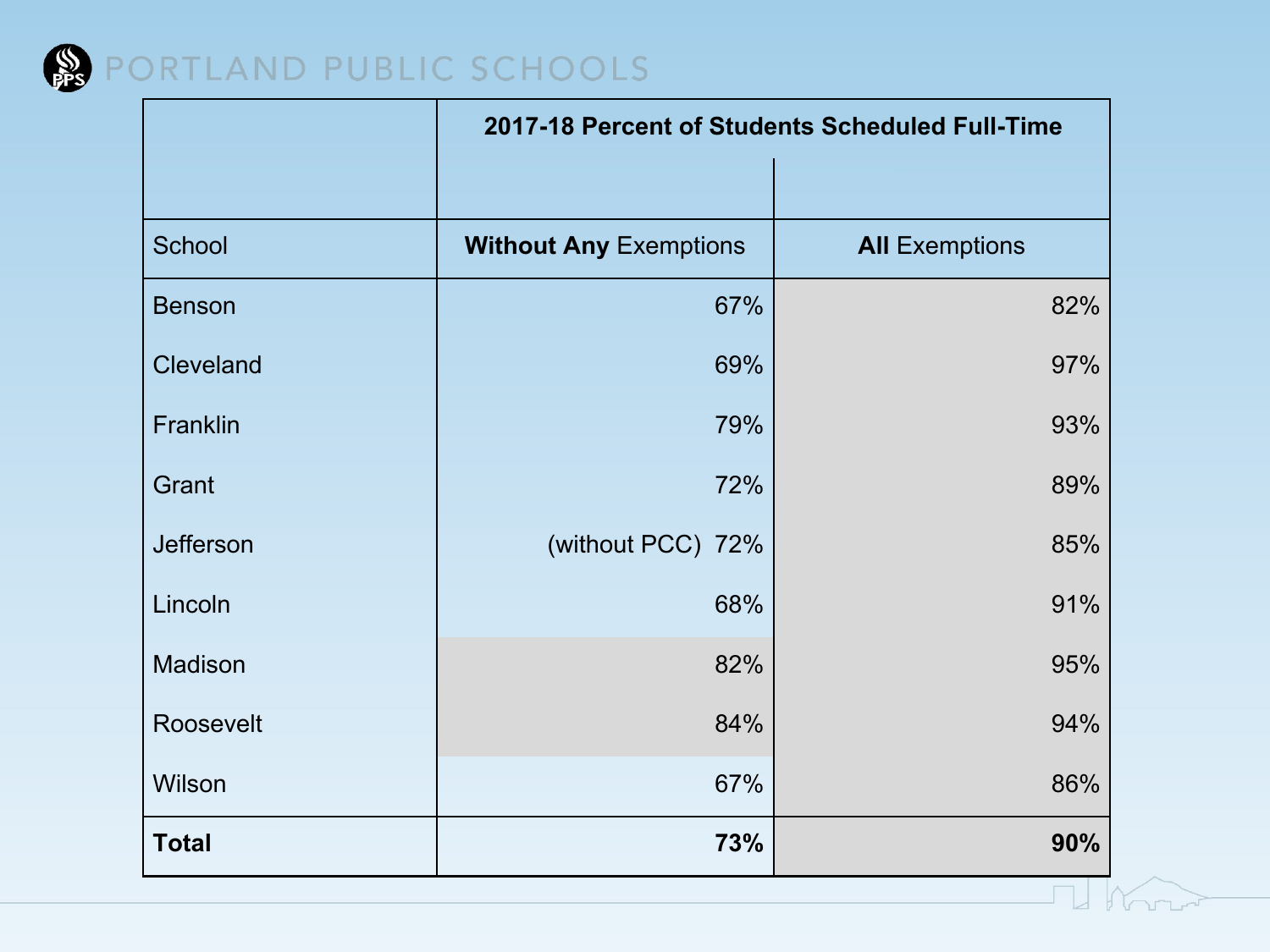

#### PORTLAND PUBLIC SCHOOLS Students by Exemption

|               | 2017-18 Students by Exemption |                           |                    |                      |                             |                         |
|---------------|-------------------------------|---------------------------|--------------------|----------------------|-----------------------------|-------------------------|
| School        | Completed<br>Grad<br>Req.     | 12th<br>Grade<br>On-Track | College<br>Courses | <b>AP</b><br>Courses | <b>IB</b><br><b>Courses</b> | Any<br><b>Exemption</b> |
| <b>Benson</b> | $\mathbf 0$                   | 187                       | $\mathbf 0$        | 216                  | $\mathbf 0$                 | 302                     |
| Cleveland     | 4                             | 295                       | $\pmb{0}$          | $\mathbf 0$          | 910                         | 917                     |
| Franklin      | 0                             | 299                       | $\mathbf 0$        | 626                  | 9                           | 734                     |
| Grant         | 1                             | 314                       | 22                 | 527                  | $\mathbf 0$                 | 729                     |
| Jefferson     | 1                             | 98                        | 154                | $\mathbf 0$          | $\mathbf 0$                 | 154                     |
| Lincoln       | 1                             | 345                       | $\mathbf 0$        | 0                    | 866                         | 936                     |
| Madison       | $\mathbf 0$                   | 227                       | 77                 | 355                  | $\mathbf 0$                 | 487                     |
| Roosevelt     | $\mathbf 0$                   | 131                       | 94                 | 156                  | $\mathbf 0$                 | 257                     |
| Wilson        | $\mathbf 0$                   | 237                       | $\mathbf 0$        | 487                  | $\mathbf 0$                 | 557                     |
| <b>Total</b>  | $\overline{7}$                | 2,133                     | 347                | 2,367                | 1,785                       | 5,073                   |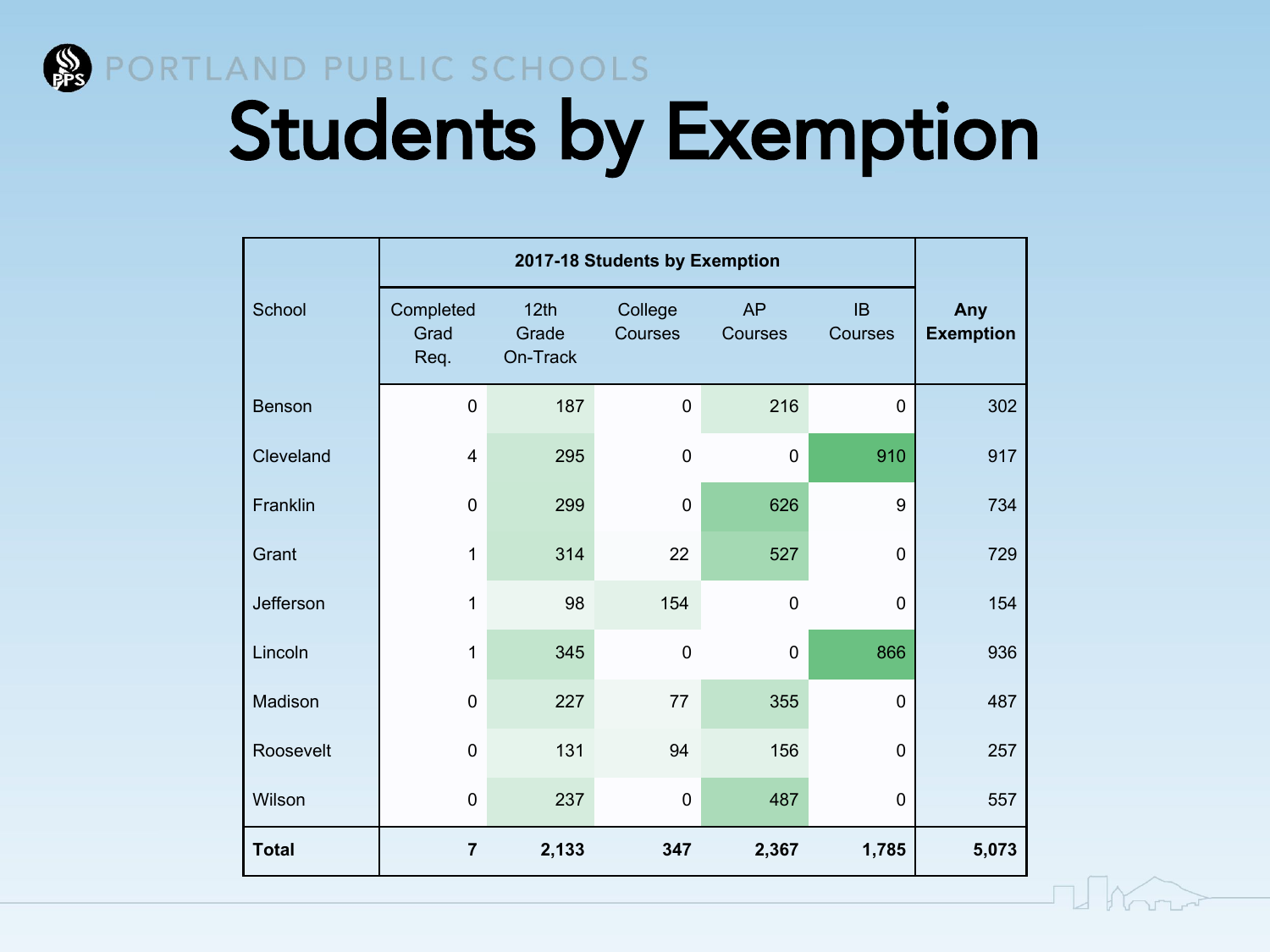

#### ORTLAND PUBLIC SCHOOLS Proposed Exemption 1

- Waive the requirement for a full schedule for students who have earned all of the required credits for graduation.
- Will impact roughly 40 students across the system.

|              | 2017-18 Percent of Students Scheduled Full-Time |                                        |                   |  |  |  |
|--------------|-------------------------------------------------|----------------------------------------|-------------------|--|--|--|
|              |                                                 | <b>All Exemptions</b><br><b>EXCEPT</b> |                   |  |  |  |
| School       | <b>Without Any</b><br>Exemptions                | Completed Grad.<br>Req.                | All<br>Exemptions |  |  |  |
| Benson       | 67%                                             | 82%                                    | 82%               |  |  |  |
| Cleveland    | 69%                                             | 97%                                    | 97%               |  |  |  |
| Franklin     | 79%                                             | 93%                                    | 93%               |  |  |  |
| Grant        | 72%                                             | 89%                                    | 89%               |  |  |  |
| Jefferson    | 72%                                             | 84%                                    | 85%               |  |  |  |
| Lincoln      | 68%                                             | 91%                                    | 91%               |  |  |  |
| Madison      | 82%                                             | 95%                                    | 95%               |  |  |  |
| Roosevelt    | 84%                                             | 94%                                    | 94%               |  |  |  |
| Wilson       | 67%                                             | 86%                                    | 86%               |  |  |  |
| <b>Total</b> | 73%                                             | 90%                                    | 90%               |  |  |  |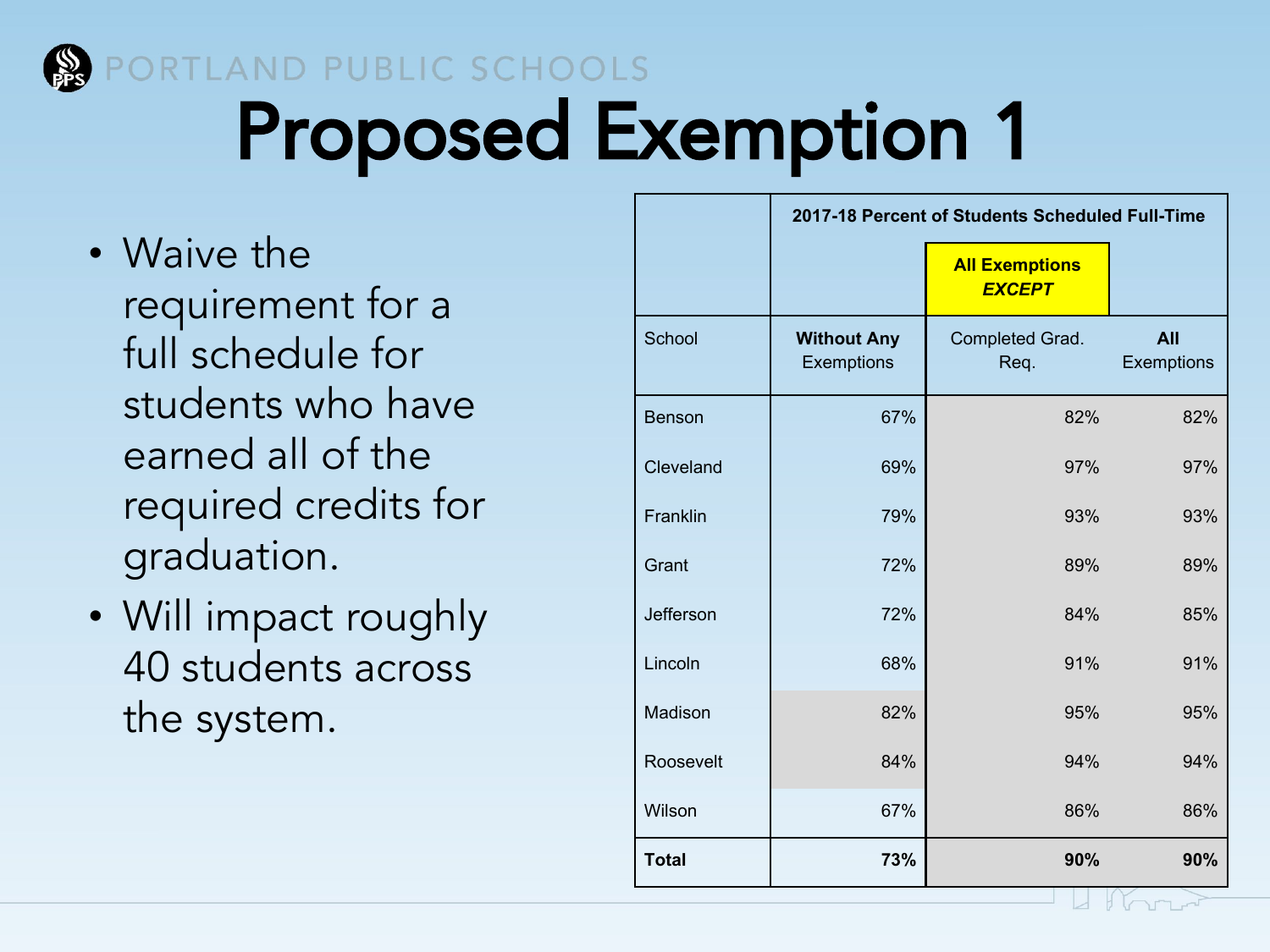

#### **PORTLAND PUBLIC SCHOO** Proposed Exemption 2

- Waive the requirement for seniors who at the start of senior year are "on track" to graduate.
	- 2200 students

|  | 2017-18 Percent of Students Scheduled Full-Time |                                         |                                        |                                 |  |  |  |  |
|--|-------------------------------------------------|-----------------------------------------|----------------------------------------|---------------------------------|--|--|--|--|
|  |                                                 |                                         | <b>All Exceptions</b><br><b>EXCEPT</b> |                                 |  |  |  |  |
|  | School                                          | <b>Without Any</b><br><b>Exemptions</b> | 12th<br><b>Grade On-Track</b>          | <b>All</b><br><b>Exemptions</b> |  |  |  |  |
|  | <b>Benson</b>                                   | 67%                                     | 70%                                    | 82%                             |  |  |  |  |
|  | Cleveland                                       | 69%                                     | 74%                                    | 97%                             |  |  |  |  |
|  | Franklin                                        | 79%                                     | 78%                                    | 93%                             |  |  |  |  |
|  | Grant                                           | 72%                                     | 69%                                    | 89%                             |  |  |  |  |
|  | <b>Jefferson</b>                                | 72%                                     | 75%                                    | 85%                             |  |  |  |  |
|  | Lincoln                                         | 68%                                     | 68%                                    | 91%                             |  |  |  |  |
|  | <b>Madison</b>                                  | 82%                                     | 81%                                    | 95%                             |  |  |  |  |
|  | <b>Roosevelt</b>                                | 84%                                     | 84%                                    | 94%                             |  |  |  |  |
|  | Wilson                                          | 67%                                     | 72%                                    | 86%                             |  |  |  |  |
|  | <b>Total</b>                                    | 73%                                     | 74%                                    | 90%                             |  |  |  |  |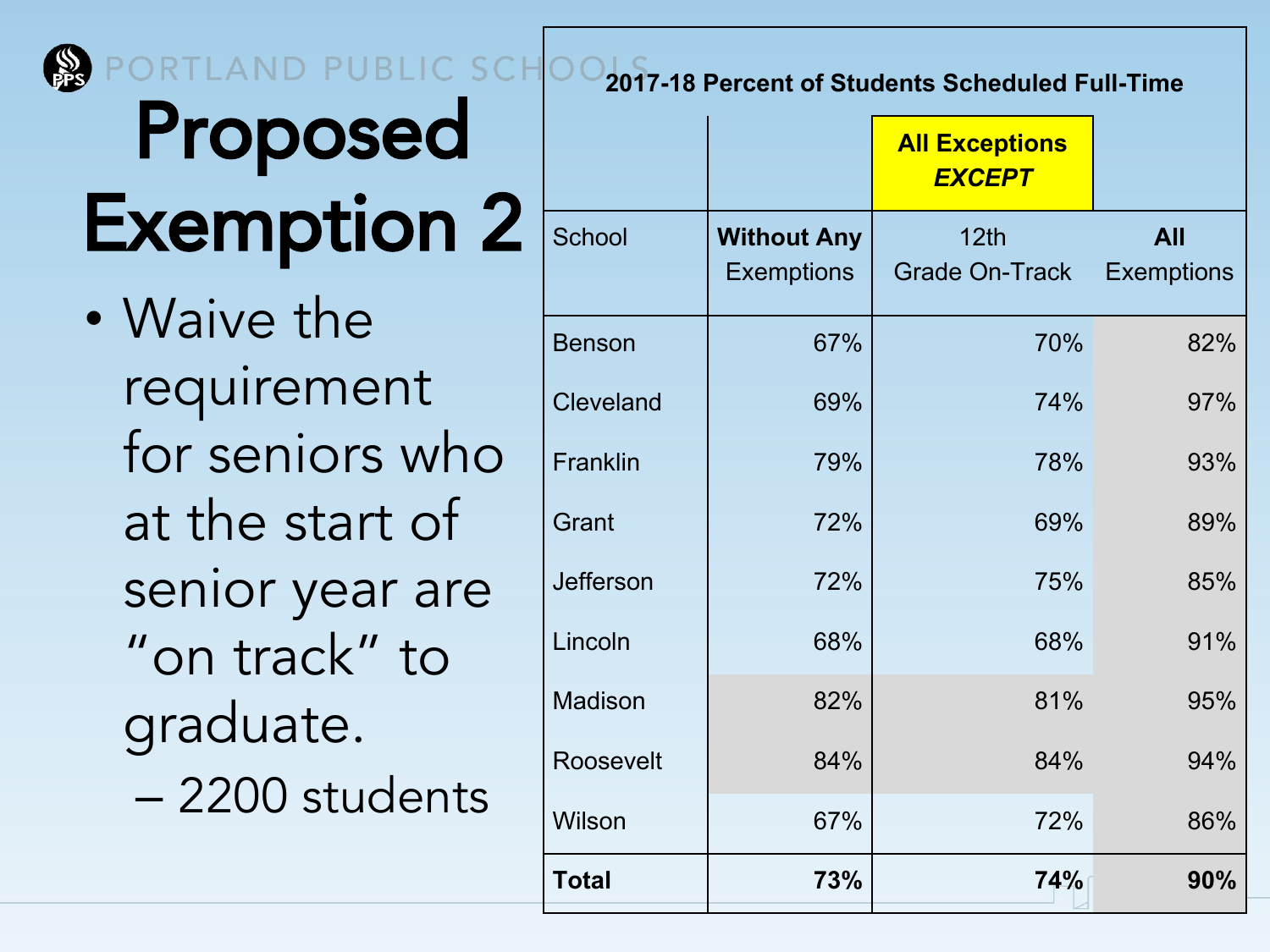

#### **PORTLAND 2017-18 Percent of Students Scheduled Full-Time**

#### Proposed Exemption 3

• Students earning credits in accelerated learning classes (AP, IB, DC)

• 4499 **Students** (without PCC)

|                  |                                     | <b>All Exceptions EXCEPT</b> |                             |                      |                                 |
|------------------|-------------------------------------|------------------------------|-----------------------------|----------------------|---------------------------------|
| School           | <b>W/O Any</b><br><b>Exemptions</b> | College<br><b>Courses</b>    | <b>AP</b><br><b>Courses</b> | IB<br><b>Courses</b> | <b>All</b><br><b>Exemptions</b> |
| <b>Benson</b>    | 67%                                 | 82%                          | 77%                         | 82%                  | 82%                             |
| Cleveland        | 69%                                 | 97%                          | 97%                         | 80%                  | 97%                             |
| Franklin         | 79%                                 | 93%                          | 90%                         | 93%                  | 93%                             |
| Grant            | 72%                                 | 89%                          | 86%                         | 89%                  | 89%                             |
| <b>Jefferson</b> | 72%                                 | 81%                          | 85%                         | 85%                  | 85%                             |
| Lincoln          | 68%                                 | 91%                          | 91%                         | 81%                  | 91%                             |
| <b>Madison</b>   | 82%                                 | 93%                          | 93%                         | 95%                  | 95%                             |
| Roosevelt        | 84%                                 | 93%                          | 94%                         | 94%                  | 94%                             |
| Wilson           | 67%                                 | 86%                          | 76%                         | 86%                  | 86%                             |
| <b>Total</b>     | 73%                                 | 90%                          | 87%                         | 86%                  | 90%<br><b>College</b>           |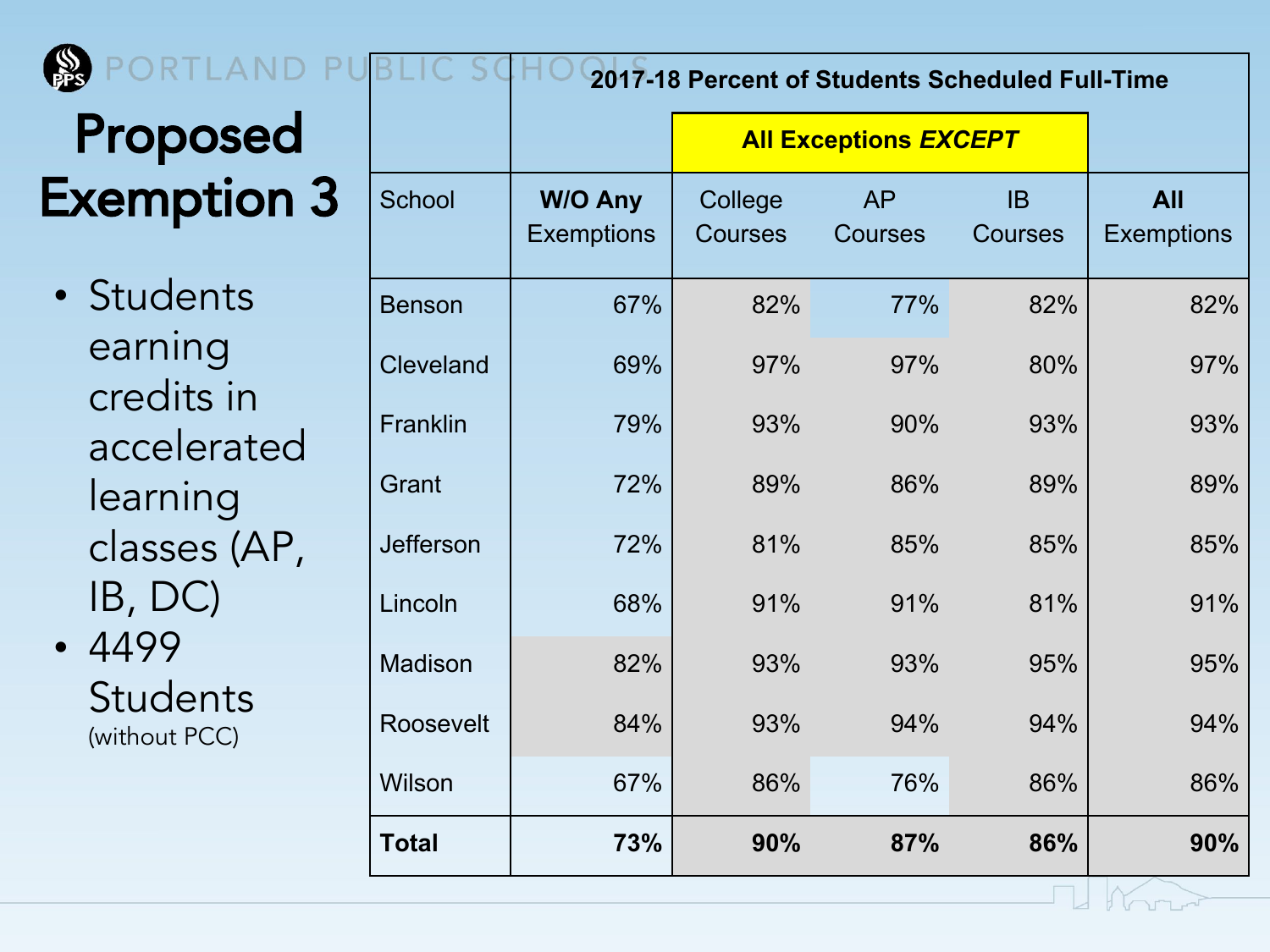

# Proposed Waiver 4 Alternative Education Only

- The school district may request permission to exempt an alternative education program from the OAR requirement
- 2016-17 School Year
	- 448 Graduates and Completers

 84 Alliance Alternative HS 28 Alliance @Meek, 56 Alliance @ Benson 26 Metropolitan Learning Center 338 Contracted Alternative Schools (adds to comprehensive rates)

- Re-engagement and drop-out recovery to over 1000 6-12th Grade students annually
- Current full schedule rates are between 20-30% due to the needs of the students and many have re-engaged because these programs offer a flexible schedule.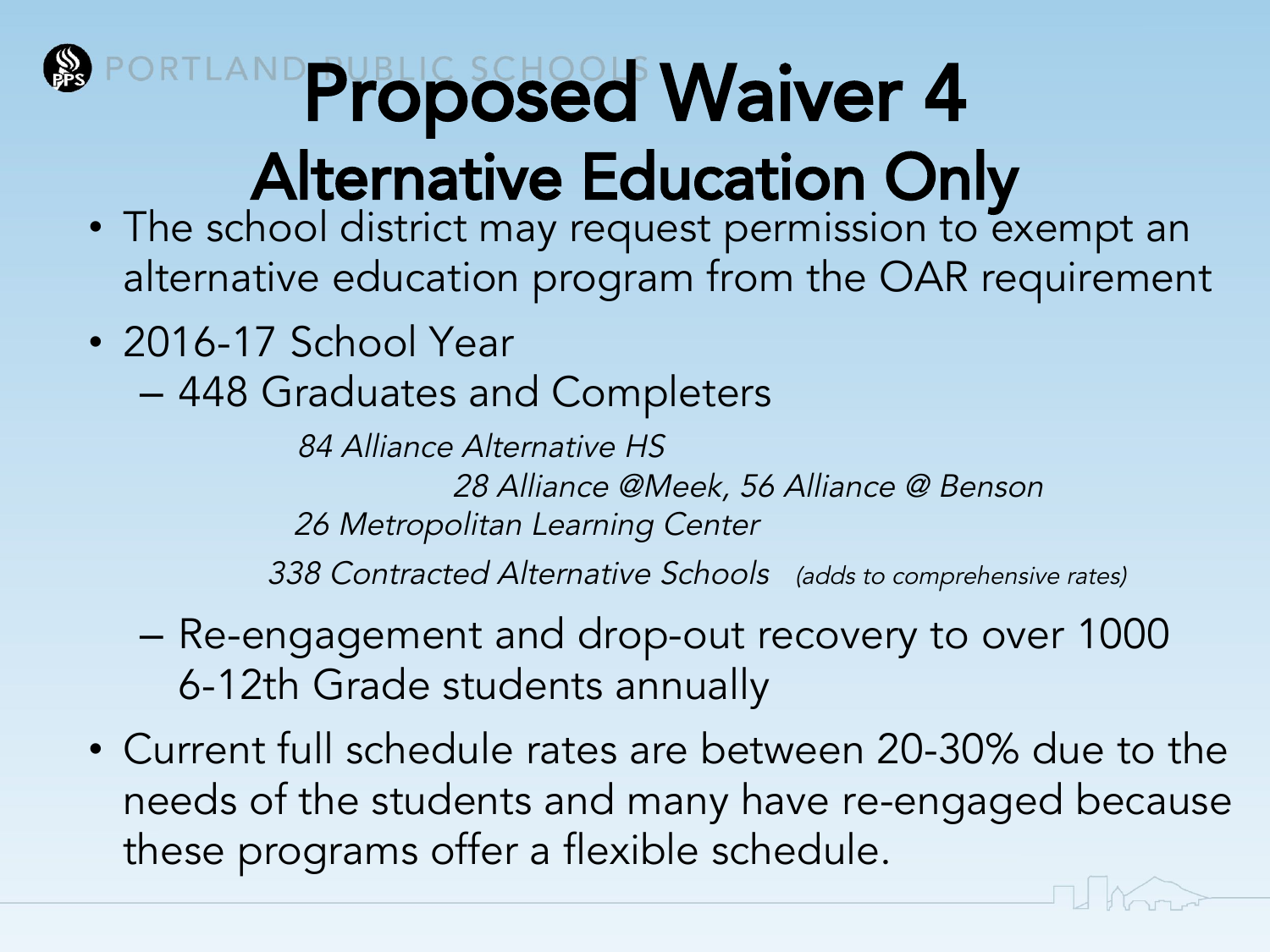

#### **PORTLAND PUBLIC SCHOOLS** Alliance Alt. High School 3 Yr. Trend

35% increase in the Number of Graduates

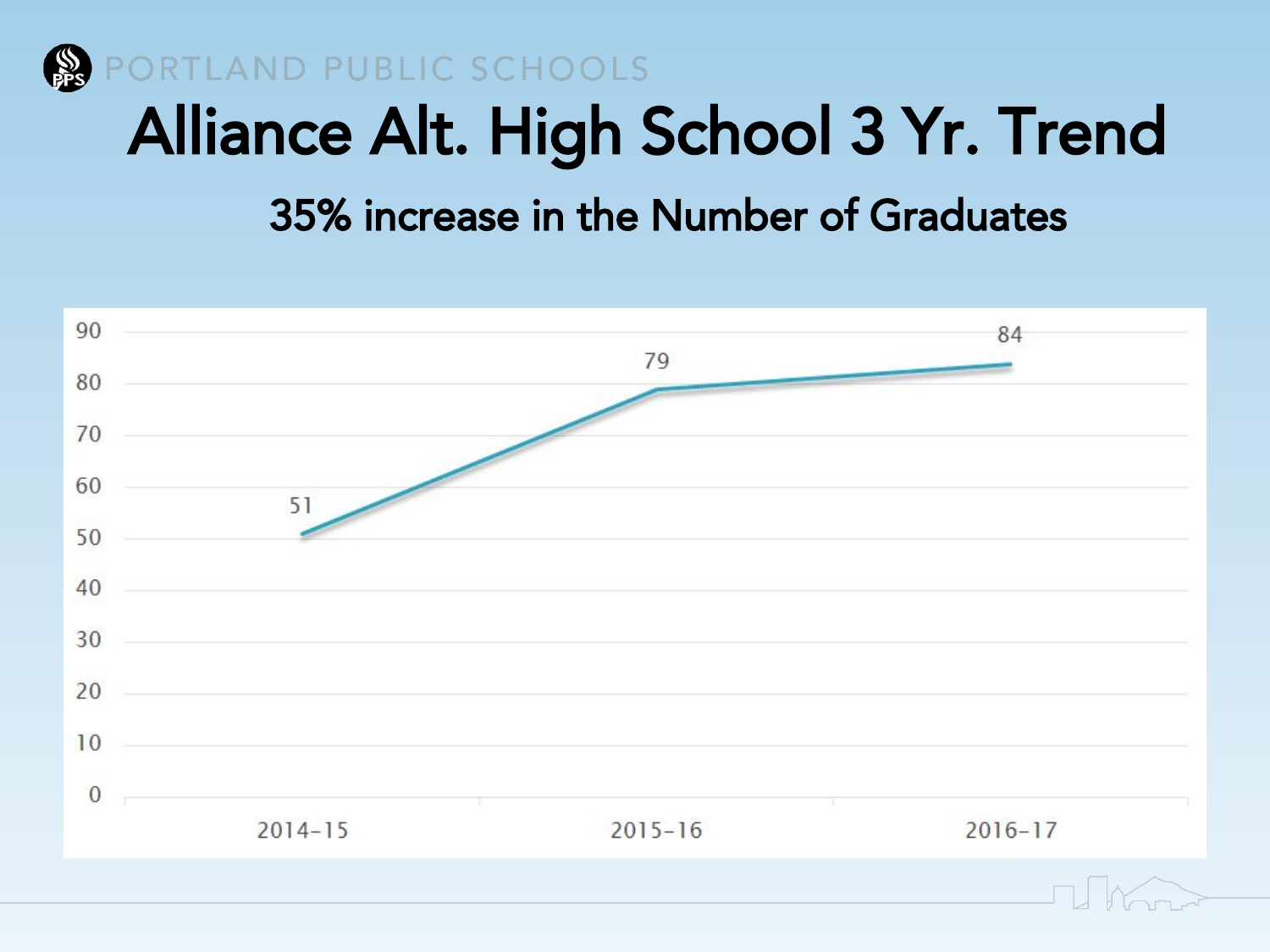Contracted Alternative Schools (CBOs) and Day and Residential Treatment (DART) School's positive impact on 4 and 5 year Completion by last point of enrollment



Completion includes regular high school diplomas, adult high school diplomas, modified diplomas, extended